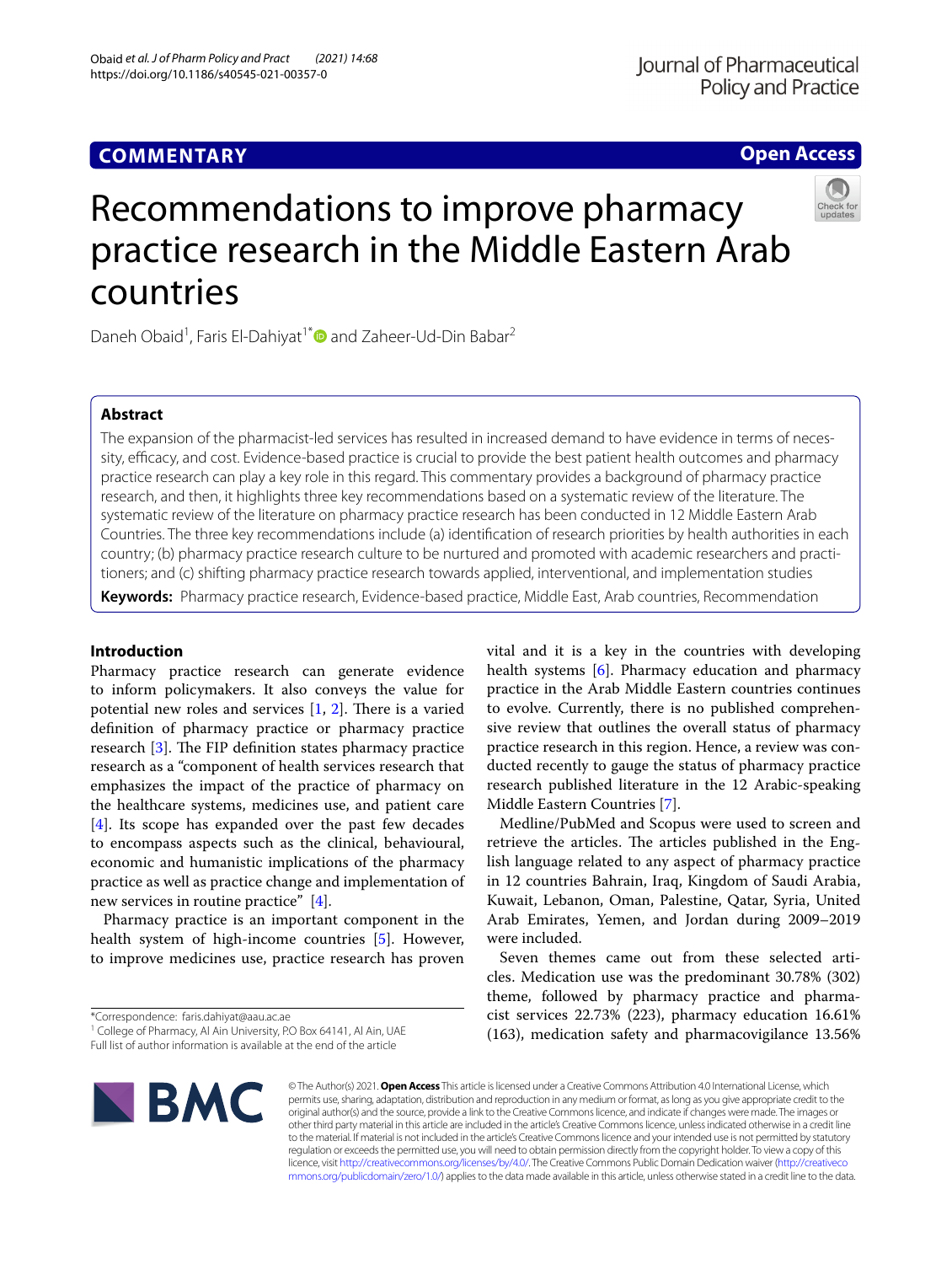(133), pharmacoeconomics and pharmaceutical marketing 8.22% (77), clinical research 6.73% (66), medicines information, and public health promotion1.81%  $(17)$ . The Kingdom of Saudi Arabia (KSA), Jordan, Qatar, and the UAE were the leading countries to publish research. Studies are scarce regarding the implementation of pharmacy services. Following is a key set of recommendations based on these fndings [\[7](#page-1-6)].

# **Recommendations to improve pharmacy practice research in the Middle East**

## **Identifcation of research priorities by health authorities in each country**

Planning and setting an agenda for pharmacy practice research are needed. This agenda-setting needs to be done by the Ministries of Health in these countries. It will maximize the value of the studies and will also help bridge the gaps in the pharmacy practice research. This can also help in avoiding the repetition of ideas and resources. Girolamo and Reynders (2020) and Dawoud, D. et. Al., also emphasized the need to have a pharmacy practice research priorities related to the COVID-19 pandemic [[8](#page-1-7), [9\]](#page-1-8).

## **Pharmacy practice research culture to be nurtured**

**and promoted with academic researchers and practitioners** Universities and academic institutions are proposed to take the lead and creating a national health research hub. A network of researchers can help build large-scale studies. The combination of knowledge, skills, and resources that will be accessible in the research networks collectively will promote the research outcomes with valid and reliable results. This practice had a remarkable influence in several developed countries, and therefore, it is suggested that a similar approach could be used in the Middle East countries too [[10](#page-1-9)[–12](#page-2-0)]. Currently, it was observed that a large number of smaller studies are being conducted. It is hoped that international collaborations will facilitate conducting large-scale projects [[13](#page-2-1)].

## **Shifting pharmacy practice research towards applied, interventional, and implementation studies**

In the recent review of the literature, it was observed that there was a lack of interventional studies assessing pharmacy services. The literature was also scant on the development of new services [\[7](#page-1-6)]. Pharmacy practice research has the potential to develop interventions by evaluating practice requirements, and also by assessing the efectiveness of these interventions.

A health system can only be strengthened by applying evidence-based practice hence robust studies are needed which are large scale, and of applied, interventional

nature showing multidisciplinary and cross-disciplinary collaboration.

#### **Acknowledgements**

Special thanks to the invited reviewers.

#### **Authors' contributions**

DO, FD, and ZB conceptualized and prepared the original draft. All authors read and approved the fnal manuscript.

#### **Funding**

Not applicable.

### **Availability of data and materials**

Not applicable.

#### **Declarations**

**Ethics approval and consent to participate** Not applicable.

#### **Consent for publication**

All authors agreed the publication of this manuscript.

#### **Competing interests**

The authors declare no competing interest.

#### **Author details**

<sup>1</sup> College of Pharmacy, Al Ain University, P.O Box 64141, Al Ain, UAE. <sup>2</sup> Department of Pharmacy, School of Applied Sciences, University of Huddersfeld, Huddersfeld HD1 3DH, West Yorkshire, UK.

Received: 8 June 2021 Accepted: 30 June 2021 Published online: 20 August 2021

#### **References**

- <span id="page-1-0"></span>1. Kenningtone RR. Pharmacy practice research has an impact on each and every pharmacist. Pharm J. 2010;284(7593):267–8.
- <span id="page-1-1"></span>2. Ambler S, Sheldrake L. Pharmacy practice research: challenges and opportunities. Prim Health Care Res Dev. 2009;10(1):4–6.
- <span id="page-1-2"></span>3. Hasan SS, Thiruchelvam K, Kairuz T, Abbas N, Babar ZUD. Pharmacy practice and its research: Evolution and defnitions. Encyclopedia of Pharmacy Practice and Clinical Pharmacy. Elsevier. 2019;1-6. [https://doi.org/10.1016/](https://doi.org/10.1016/B978-0-128-12735-3.00149-7) [B978-0-128-12735-3.00149-7.](https://doi.org/10.1016/B978-0-128-12735-3.00149-7)
- <span id="page-1-3"></span>4. Fip.org. 2021. Pharmacy practice research-FIP-International Pharmaceutical Federation. [https://www.fp.org/pharmacy-practice-research.](https://www.fip.org/pharmacy-practice-research) Accessed 30 May 2021.
- <span id="page-1-4"></span>5. Babar ZUD, Scahill S, Nagaria R, Curley L. The future of pharmacy practice research—perspectives of academics and practitioners from Australia, NZ, United Kingdom, Canada and USA. Res Social Adm Pharm. 2018;14(12):1163–71.<https://doi.org/10.1016/j.sapharm.2018.01.004> (**Epub 2018 Jan**).
- <span id="page-1-5"></span>6. Babar ZUD. Ten recommendations to improve pharmacy practice in low and middle-income countries (LMICs). J Pharm Policy Pract. 2021;14:6. <https://doi.org/10.1186/s40545-020-00288-2>.
- <span id="page-1-6"></span>7. Obaid D. Systematic review of pharmacy practice researches in the Middle East. Master Thesis. UAE, Al-Ain University; 2021.
- <span id="page-1-7"></span>8. Di Girolamo N, Meursinge RR. Characteristics of scientifc articles on COVID-19 published during the initial 3 months of the pandemic. Scientometrics. 2020;125(1):795–812.
- <span id="page-1-8"></span>9. Dawoud D, Chen A, Rossing C, Garcia-Cardenas V, Law A, Aslani P, et al. Pharmacy practice research priorities during the COVID-19 pandemic: recommendations of a panel of experts convened by FIP Pharmacy Practice Research Special Interest Group. Res Social Adm Pharm. 2021;17(1):1903–7.
- <span id="page-1-9"></span>10. Koster E, Blom L, Philbert D, Rump W, Bouvy M. The Utrecht Pharmacy Practice network for Education and Research: a network of